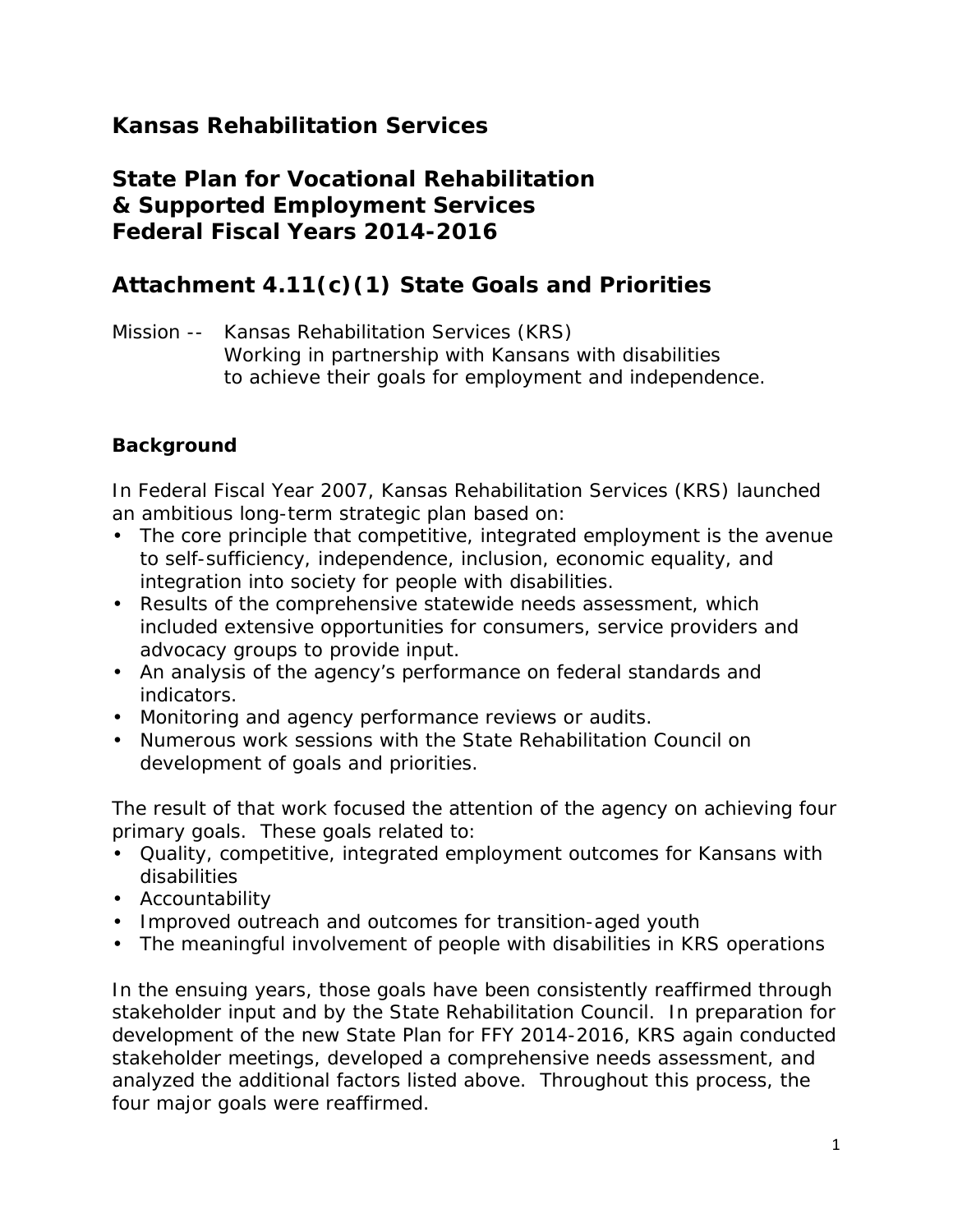Therefore, the goals for FFY 2014-2016 represent a continuation of the KRS strategic direction. Some strategies and indicators have been modified based upon emerging issues. The baseline for most indicators continues to be FFY 2006, the performance year just prior to implementation of this strategic plan in 2007 Using this baseline allows KRS to:

- Maintain accountability including stable data sources.
- Identify data trends over numerous years.
- Track progress achieved since initial implementation.
- Identify areas for ongoing performance improvement.

Please see Attachment 4.11(e)(2) for a current report of progress.

## **Goals and priorities FFY 2014-2016**

## **Goal #1: Kansans with disabilities will achieve quality, competitive, integrated employment and self-sufficiency.**

#### **Strategies for Goal #1:**

KRS will implement the following strategies:

- A. Communicate with consumers, advocates, service providers, education authorities, the disability service delivery system and staff to foster a cultural shift that emphasizes the value of employment rather than benefits as the avenue to self-sufficiency, independence, inclusion, economic equality, and integration into society.
- B. Emphasize both the potential of people with disabilities and the perspective of employment as the avenue to self-sufficiency in all staff training.
- C. Support peer mentoring of people with disabilities that encourages employment and empowers individuals to risk leaving the benefits system.
- D. Support assistive technology services that enhance employability.
- E. Identify and support best practices that encourage high-wage/career track employment. Implement a service provider agreement to support placement of clients in employment while they pursue additional career-track services through VR.
- F. Coordinate with the systems for community mental health centers and community developmental disability organizations and affiliates to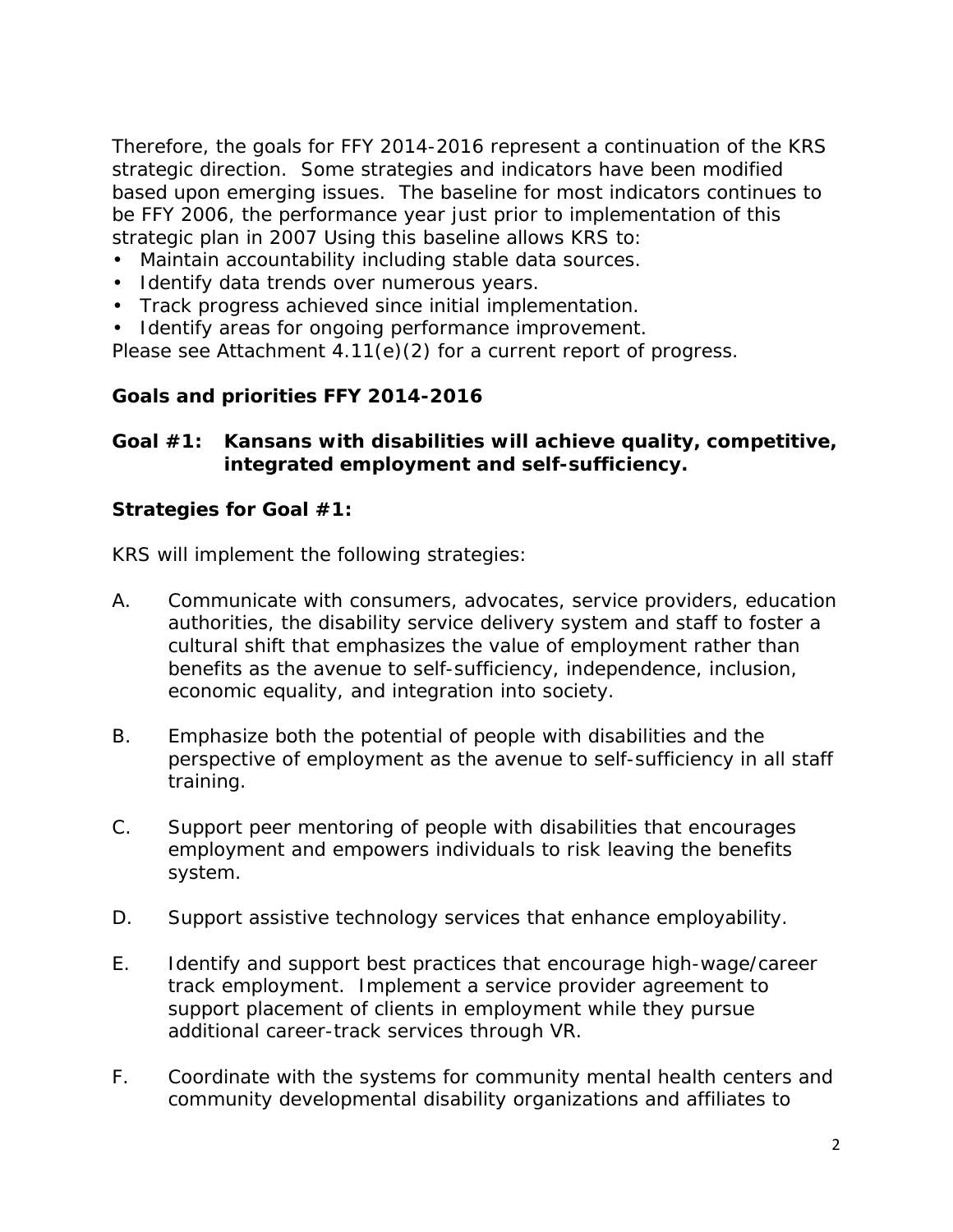increase the expectations for the percent of persons served pursuing competitive, integrated employment.

- G. Pursue opportunities to conduct a longitudinal study that measures the full impact of employment on the lives of people with disabilities, using a holistic approach that measures a range of dimensions such as earnings, poverty, community integration and inclusion, civic participation, and other quality of life issues.
- H. Pursue options for securing technical assistance for consumers and counselors related to the development and implementation of small business and self-employment plans.
- I. Collaborate with service providers/contractors to enhance communitybased capacity to provide rehabilitation teaching, orientation and mobility, and communication skills training to meet the employmentrelated needs of people who are blind or visually impaired.
- J. Increase the successful employment and rehabilitation rate of recipients of Supplemental Security Income (SSI) and Social Security Disability Insurance (SSDI) through the use of intensive case management, and thereby increase the amount of Social Security reimbursement dollars paid to the agency.
- K. Establish a Partnership Plan with the Kansas Department of Corrections to increase participation in VR services and employment outcomes for offenders with disabilities.

#### **Indicators for Goal #1:**

KRS will achieve or exceed the required federal standards for the following indicators:

- 1.1 The number of persons achieving employment outcomes will equal or exceed the previous year. Baseline FFY 2006: 1,746
- 1.2 The percentage of individuals rehabilitated who achieve competitive employment will equal or exceed 72.6%. Baseline FFY 2006: 97%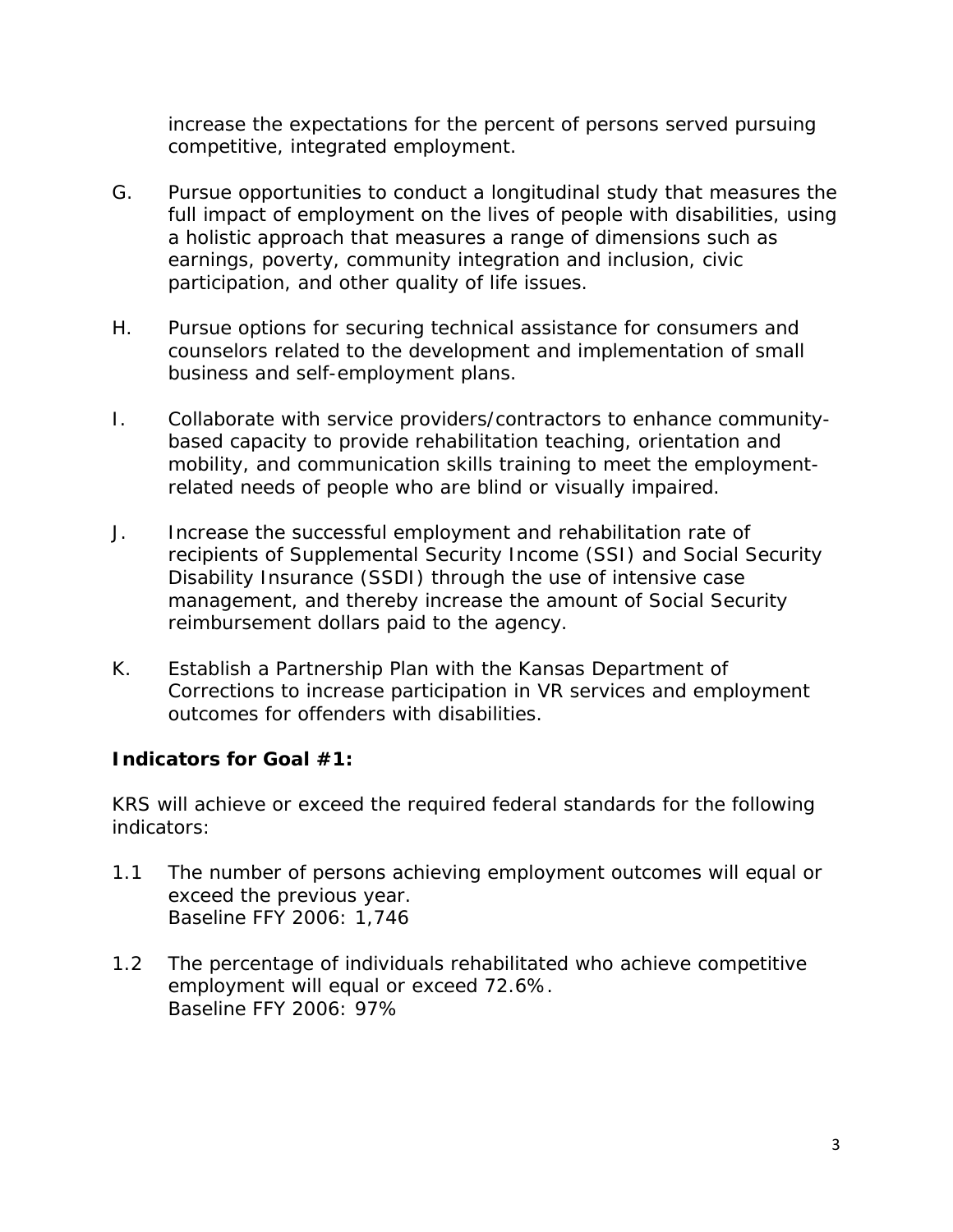- 1.3 The average hourly earnings of all individuals who exit the program in competitive employment as a ratio to the average hourly earnings for all employed Kansans will equal or exceed .52. Baseline FFY 2006: .56
- 1.4 Of the individuals who achieve competitive employment, the difference between the percent who reported their own income as the largest single source of economic support at closure compared to the percent at application. The difference must equal or exceed 53. Baseline FFY 2006: 59

KRS will equal or improve performance when compared to the baseline for the following measurable indicators:

- 1.5 The average number of hours worked by persons rehabilitated. Baseline FFY 2006: 30.74 weekly
- 1.6 The percent of employment outcomes in technical, managerial and professional occupations. Baseline FFY 2006: 18.6%
- 1.7 The number of KRS SSI recipients and SSDI beneficiaries for whom KRS receives reimbursement funding. To meet this standard, the individuals must achieve the Substantial Gainful Activity earnings level for at least nine months. Baseline FFY 2006: 54
- 1.8 The amount of Social Security reimbursement dollars paid to the agency. Baseline FFY 2012: \$748,528
- 1.9 The percent of persons rehabilitated in full-time competitive employment who are covered by health insurance through employment. Baseline FFY 2006: 52%
- 1.10 The number of successful employment outcomes achieved by consumers after participating in post-secondary education. Baseline FFY 2006: 392
- 1.11 The number of persons referred from the Department of Corrections who achieve employment outcomes through VR. Baseline to be determined in FFY 2014.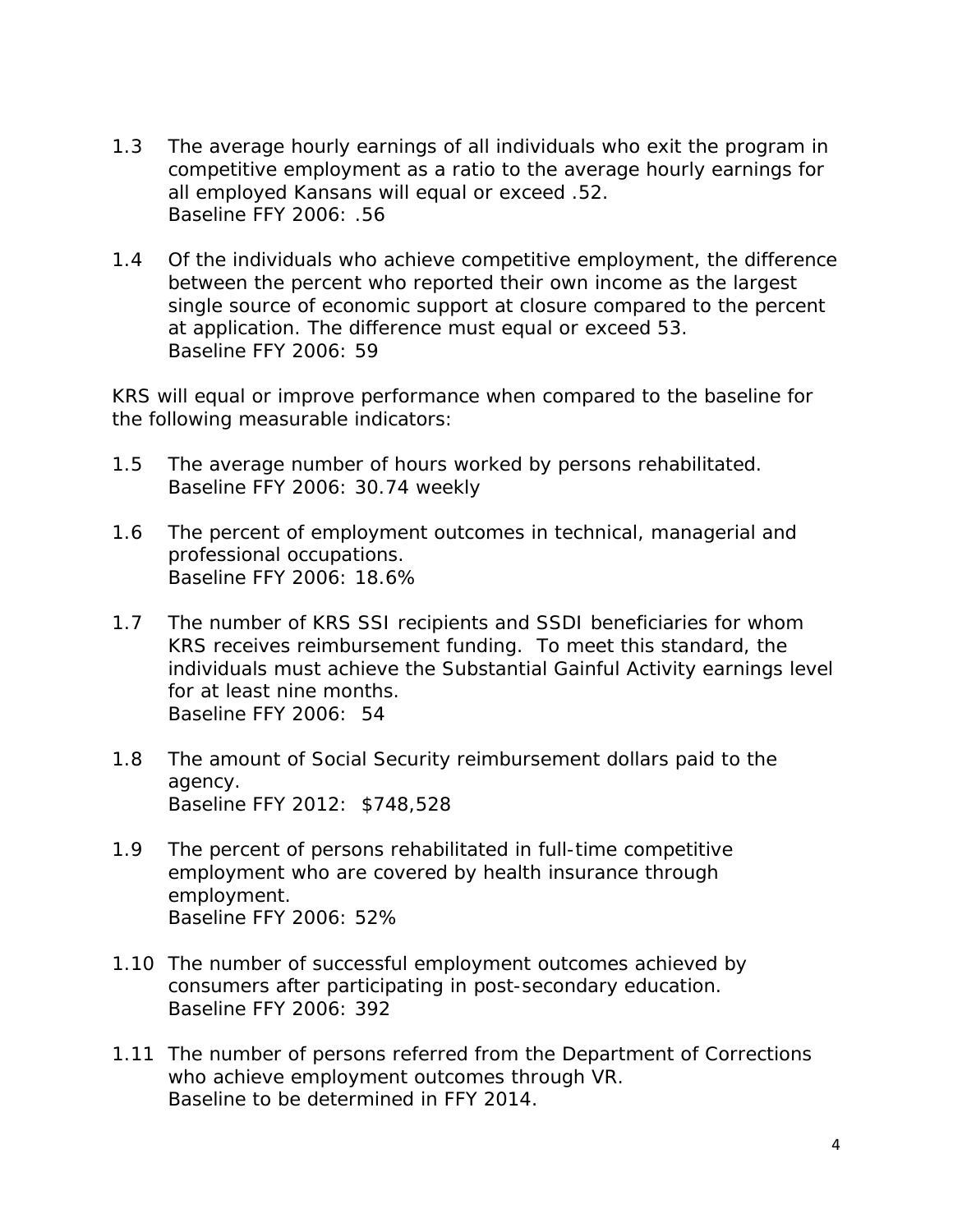**Goal #2: KRS, its consumers, providers and partners will be accountable for the achievement of employment and the effective use of resources.**

#### **Strategies for Goal #2:**

KRS will implement the following strategies:

- A. Organize and align resources and policies to support people with disabilities in achieving employment as the avenue to self-sufficiency.
- B. Emphasize meaningful consumer involvement, choice and responsibility.
- C. Develop, implement and maintain a competency-based professional development system for counselors, including specific focus areas related to:
	- Effective development and management of Individual Plans for Employment
	- Best practices related to matching services with the consumer's rehabilitation needs, goals and priorities
	- Informed choice and consumer engagement
	- Effective career counseling and guidance related to employment as the avenue to self-sufficiency
	- Best practices related to serving persons who are blind or visually impaired, and persons with mental illness, Autism Spectrum Disorders, or traumatic brain injury
	- Cultural competence
	- Accountable decision-making
	- Connecting consumers with technical assistance for small business and self-employment plans
	- Use of comparable benefits
	- Basic benefits counseling related to issues surrounding employment
	- Expertise related to disability populations served
	- Leadership development
	- Interviewing techniques, such as motivational interviewing

Service providers will be included in training opportunities whenever possible to enhance their ability to support the competitive, integrated employment goals of KRS consumers.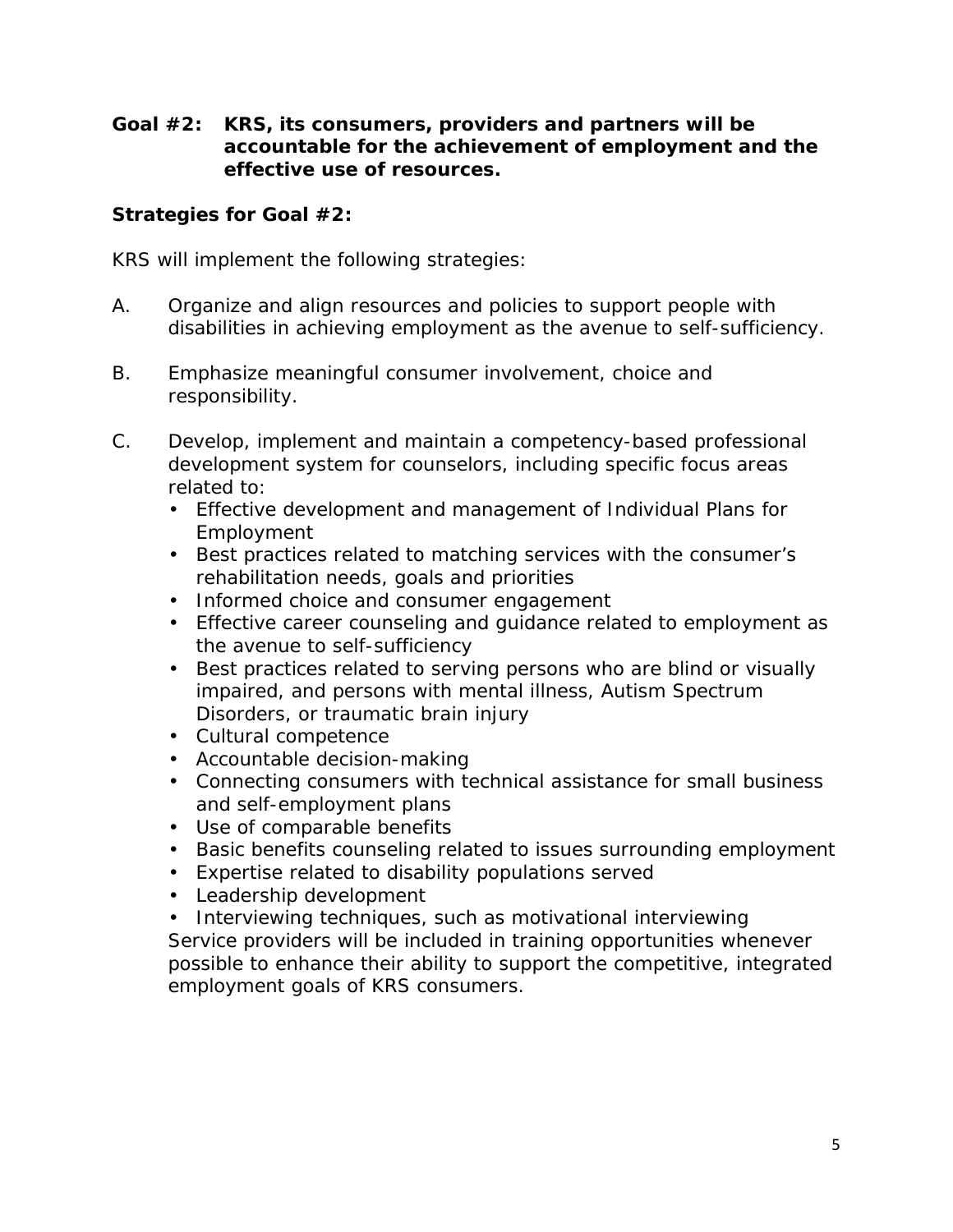- D. Develop, implement and maintain a competency-based Executive Training Program for Rehabilitation Managers and Program Administrators. Training will emphasize the Rehabilitation Act, implementing regulations, KRS policies, fiscal accountability, counselor-level focus areas (described in Strategy C above), coaching for improved performance, deficits identified through the case review process, data analysis, and leadership development. Establish expectations for Rehabilitation Managers and Program Administrators to present regional training to their staff.
- E. Explore opportunities for development of on-line training modules consistent with KRS-established competency-based training programs.
- F. Manage and administer case service funds, provider agreements and grants to achieve maximum benefit in numbers and quality of employment outcomes.
- G. Align staff performance accountability measures with KRS goals and priorities. Explore options for measuring staff responsiveness and establishing related expectations.
- H. Provide clear expectations for providers, contractors and other business partners. Conduct a rate study and evaluation of current service provider performance. Investigate the relationship between training/credentials and quality outcomes to identify provider qualification standards and training options.
- I. Partner with the workforce system and other sources of comparable benefits and services to maximize the resources needed to empower people with disabilities to achieve employment. Collaborate with the Department of Commerce to implement the Employer Partner Incentive Program which is funded with 100% State General Funds.
- J. Update and maintain quality assurance and accountability system that includes ongoing case reviews addressing such issues as consistency with policy, timeliness, evidence of effective career counseling and guidance, effective use of resources, and employment outcomes.
- K. Explore opportunities to increase access to supported employment, job coaching and job placement services.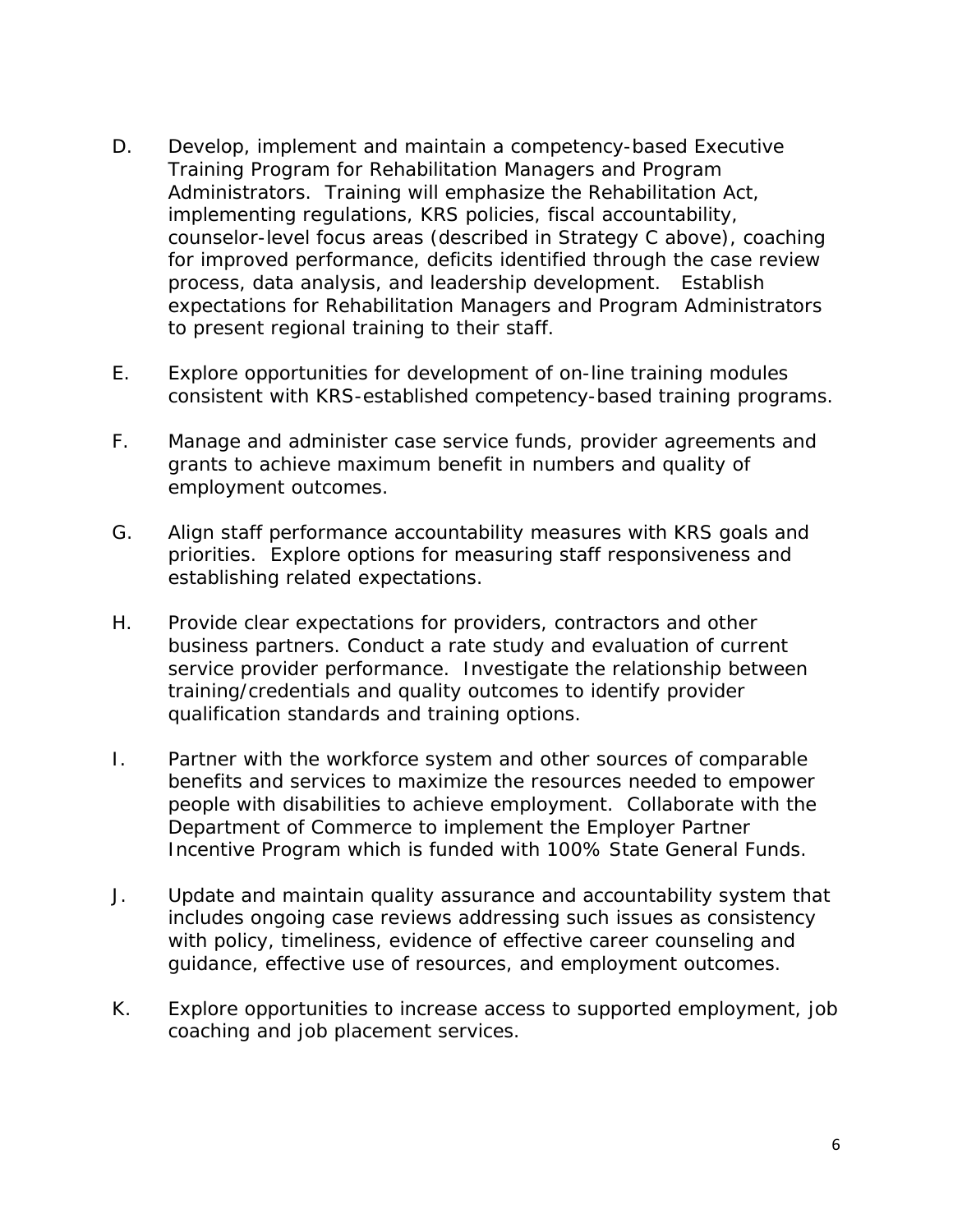- L. Improve KRS ability to collect and analyze data related to outcomes and performance trends. Develop updated reports on provider performance to assist clients in selecting services, to assist KRS and its providers in monitoring performance and to identify opportunities for continuous improvement.
- M. Pursue opportunities for cross-informational training between KRS and key stakeholder groups, including service delivery systems for persons with developmental disabilities or mental illness, special education personnel, contractors and others interested in learning more about how the VR program can support the competitive, integrated employment goals of Kansans with disabilities.
- N. Develop, implement and maintain a comprehensive system to prevent, detect and correct negligent or fraudulent practices or actions related to the use of public resources.
	- This system will include the ongoing expectation for Central Office Staff, Regional Program Administrators and Unit Rehabilitation Managers to review outlier and repetitive expenditures on a monthly basis, following up to verify the validity of payments consistent with federal regulations and state policy.
	- The case review system will continue to be used to assess correct use of service codes, which are tied to specific spending authorities and approvals.
	- The case review system will continue to be used to assess adherence to procurement policies and procedures established by the state, the department and KRS.
	- The service code system will be reviewed and updated in FFY 2012 to assure that appropriate and current controls are in place for all services.
	- The Kansas Management Information System will be updated to automatically refer expenditures that exceed counselor authority to supervisory levels for final approval.
	- A program competency on fiscal management will be added to the performance evaluation system for all counselors effective November 1, 2012 (the start of the next review period.) Fiscal management objectives are already established on the performance evaluation system for Program Administrators and Rehabilitation Managers.
	- Regions will review KRS professional conduct standards at staff meetings annually.
	- Counselor training will emphasize fiscal responsibilities.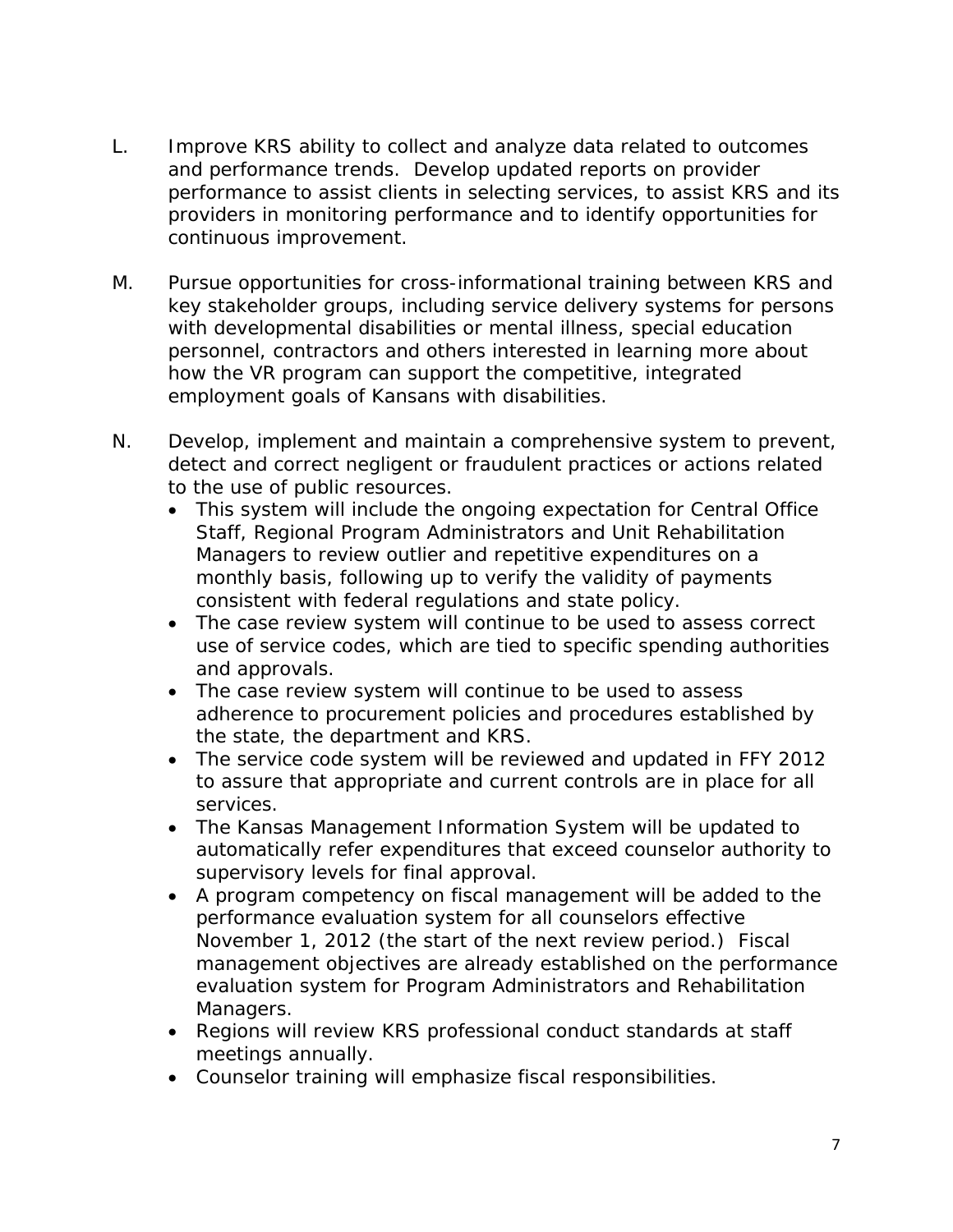- O. As required by federal Order of Selection regulations, conduct periodic analysis of counselor turnover, caseload size, the capacity of existing human resources to effectively manage caseloads, the achievement of outcomes, effectiveness of work flow processes, and compliance with federal standards/indicators. Develop strategies to address deficits as necessary.
- P. Analyze reasons for non-employment closures, such as failure to cooperate, unable to locate and refusal of services. Identify regionalspecific strategies to improve the rehabilitation rate.
- Q. Investigate options for establishing state-level certification, licensing or registration for vocational rehabilitation counselors employed by KRS.
- R. Develop plans to modernize the Kansas Management Information System (KMIS), which is the VR client demographics, case management and fiscal data system.

#### **Indicators for Goal #2:**

KRS will achieve or exceed the required federal standard for the following indicator:

2.1 Rehabilitation rate will equal or exceed 55.8%. Baseline FFY 2006: 55.3%

KRS will equal or improve performance when compared to the baseline for the following measurable indicators:

- 2.2 Percent for whom eligibility is determined in 60 days or less from application unless the customer agrees to an extension. Baseline FFY 2006: 86%
- 2.3 Percent of accurate presumptive eligibility decisions for persons eligible for SSI or SSDI. Baseline FFY 2006: 91%
- 2.4 Percent for whom IPEs are developed within 120 days or less from eligibility unless the customer agrees to an extension. Baseline FFY 2006: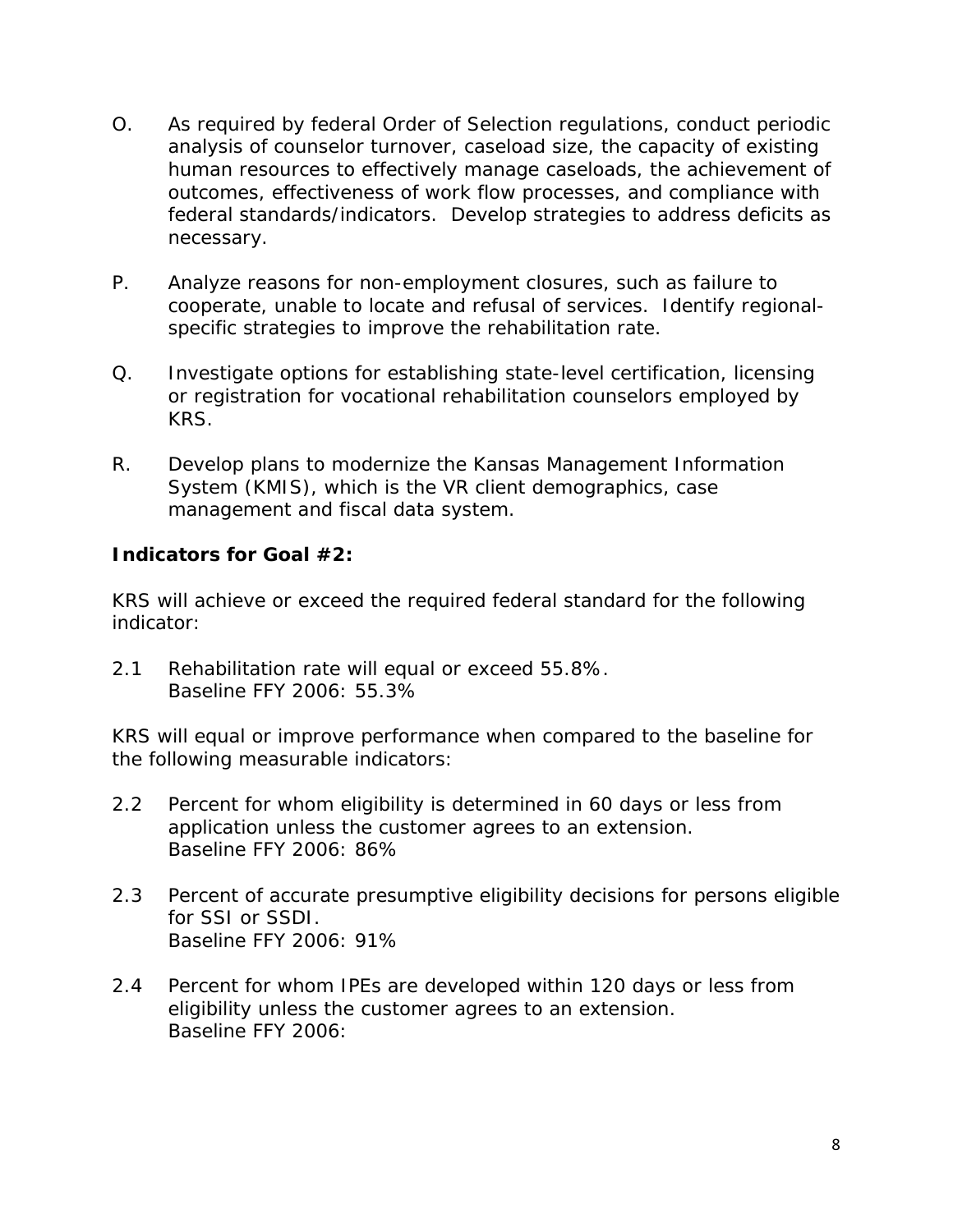- 2.5 Average consumer satisfaction rating using the ACSI index model (ratings above 5 indicate "more satisfied than not"). Baseline SFY 2007: 6.6
- 2.6 Average stakeholder (education personnel, advocates and service providers) rating using the ACSI model. Baseline: 5.7
- 2.7 Average case service expenditures per rehabilitation for the life of the case. Baseline FFY 2006: \$7,889
- 2.8 Annual number of persons served (status 02-24 +32). Baseline FFY 2006: 15,178
- 2.9 Annual contribution to IPE costs through comparable benefits and services. Baseline: To be established in FFY 2013 (timeline depends on access to information technology staff to complete the necessary programming).
- 2.10 Annual contribution to IPE costs through comparable benefits and services provided through one-stop workforce centers. Baseline: To be established in FFY 2013 (timeline depends on access to information technology staff to complete the necessary programming).
- 2.11 The rehabilitation rate of persons referred to job placement or supported employment providers. Baseline SFY 2006: 41.8%
- 2.12 The average wage achieved by persons referred to placement or supported employment providers. Baseline SFY 2006: \$7.37
- 2.13 Average consumer satisfaction ratings of placement and supported employment providers measured at the time of KRS case closure. Baseline: To be established
- 2.14 Percent of case review results for which there is evidence that the consumer had the opportunity to exercise informed choice throughout the rehabilitation process. Baseline FFY 2010: 86%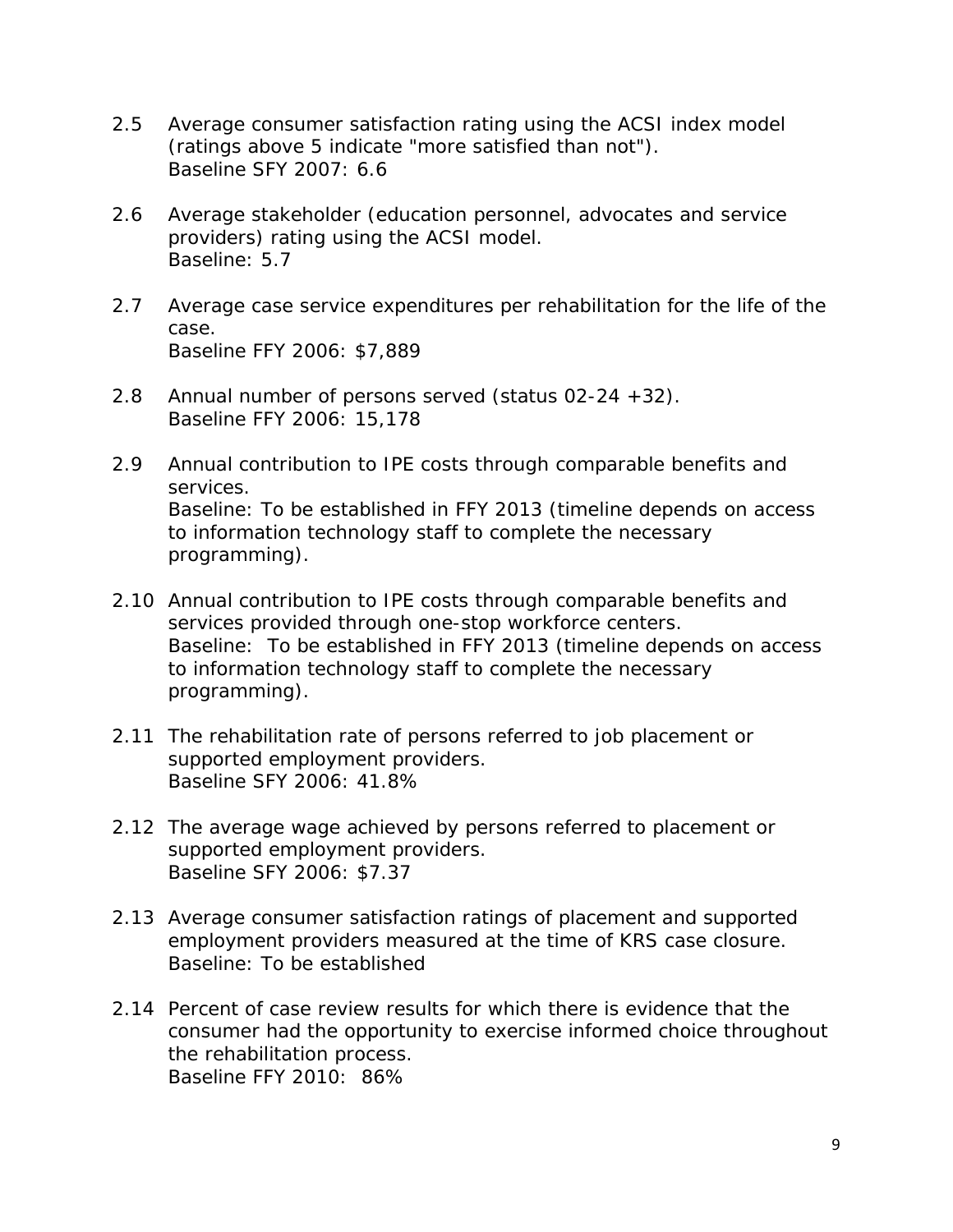- 2.15 Percent of case review results for which there is evidence that the service provider was given clear information about the consumer's employment goals and expectations. Baseline FFY 2010: 94%
- 2.16 Percent of case review results for which referral to a job placement or supported employment service provider was appropriate based on the individual needs of the consumer. Baseline FFY 2010: 98%
- 2.17 Percent of cases reviewed for which there was evidence of counseling/guidance related to maximizing employment and highwage, career-track employment options. Baseline FFY 2010: 49%
- 2.18 Percent of cases reviewed for which correct use of service codes was demonstrated. Baseline FFY 2011: 93%
- 2.19 Percent of cases reviewed for which adherence to procurement policies and procedures was demonstrated. Baseline FFY 2011: 91.5%
- 2.20 Number of potential fraud cases submitted for investigation by the Department for Children and Families (DCF) Fraud Unit. Baseline to be determined in FFY 2013
- 2.21 Dollars recovered after investigation and action by the DCF Fraud Unit. Baseline to be determined in FFY 2013
- 2.22 Percent of Regional Program Administrators and Unit Rehabilitation Managers who meet expectations related to fiscal management through the evaluation process. Baseline FFY 2011: 100%
- 2.23 Percent of counselors who meet or exceed expectations for the fiscal management competency in the performance evaluation system. (This competency was implemented for the performance evaluation year that began November 1, 2012.) Baseline to be determined in FFY 2013.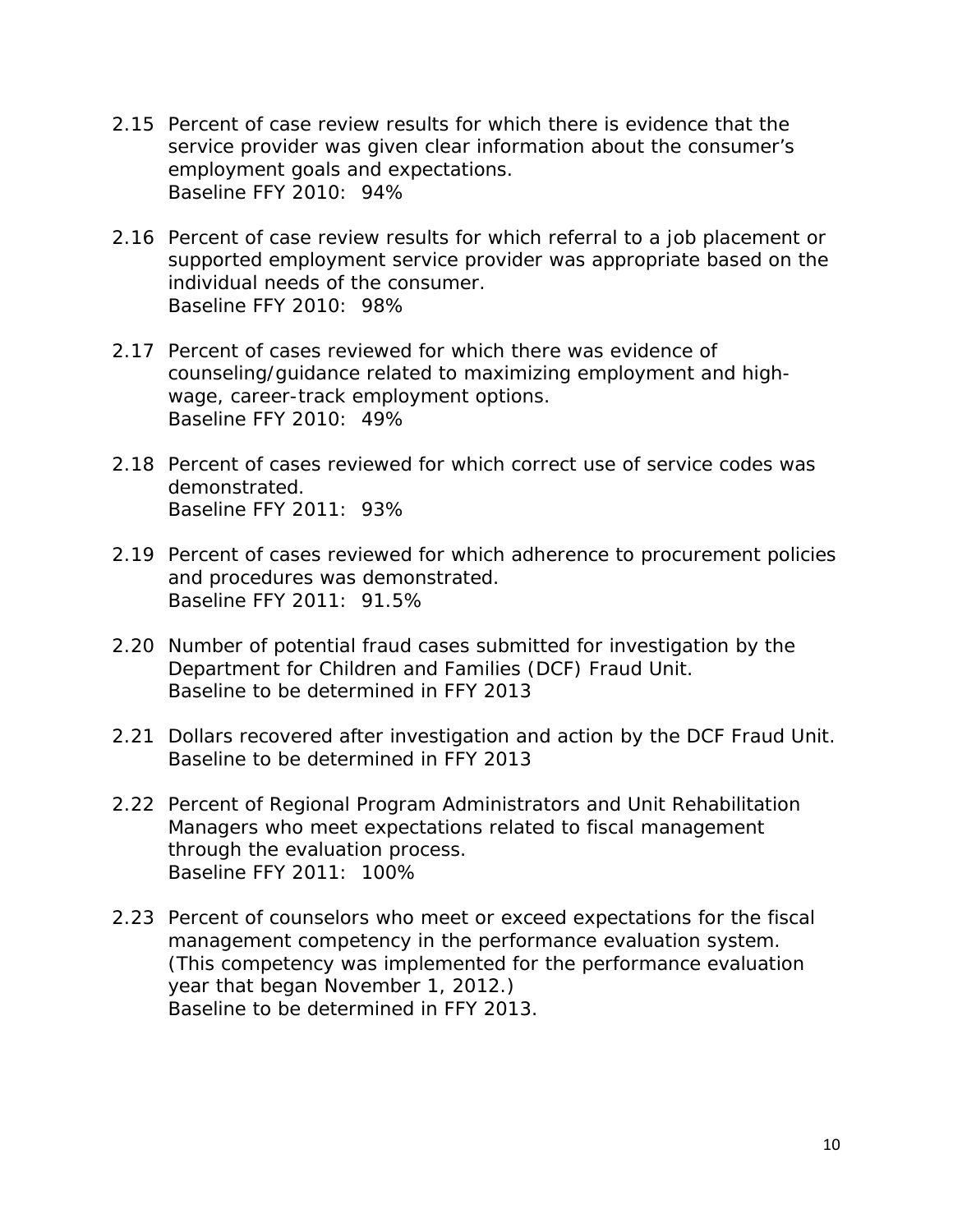2.24 Number of employment outcomes for which the employer received an Employer Partner Incentive Program payment from the Kansas Department of Commerce. (Incentive funded by State General Funds.) Baseline to be established in FFY 2013.

#### **Goal #3: KRS will emphasize the employment potential of students with disabilities and improve the outreach and outcomes for transition-aged students.**

### **Strategies for Goal #3:**

KRS will implement the following strategies:

- A. Increase the number of targeted outreach activities with students, parents, and school personnel related to employment expectations for students with disabilities. Collaborate with stakeholders to develop informational materials for students, families and school personnel. Explore opportunities to collaborate with benefits planning entities to address employment incentives and supports with transition youth and their families.
- B. Improve the outreach and referral process with transition students, parents and education to encourage more clear communication and increased applications for services. Target at least one outreach effort per year to each secondary school nurse to identify students with 504 plans who could benefit from vocational rehabilitation.
- C. Build partnerships with school transition personnel to encourage that career-focused and work-based experiences are incorporated into Individual Education Plans.
- D. Work with youth with disabilities, the Kansas State Department of Education, Local Education Authorities, parent organizations and families to encourage early discussions with students about the expectations of employment and their skills, abilities and talents that will empower them to achieve self-sufficiency.
- E. Explore funding opportunities, innovative approaches, and researchbased practices to engage transition-age students with disabilities in establishing goals toward employment and self-sufficiency.
- F. Collaborate with Prevention and Protection Services to increase awareness in the foster care system about transition and vocational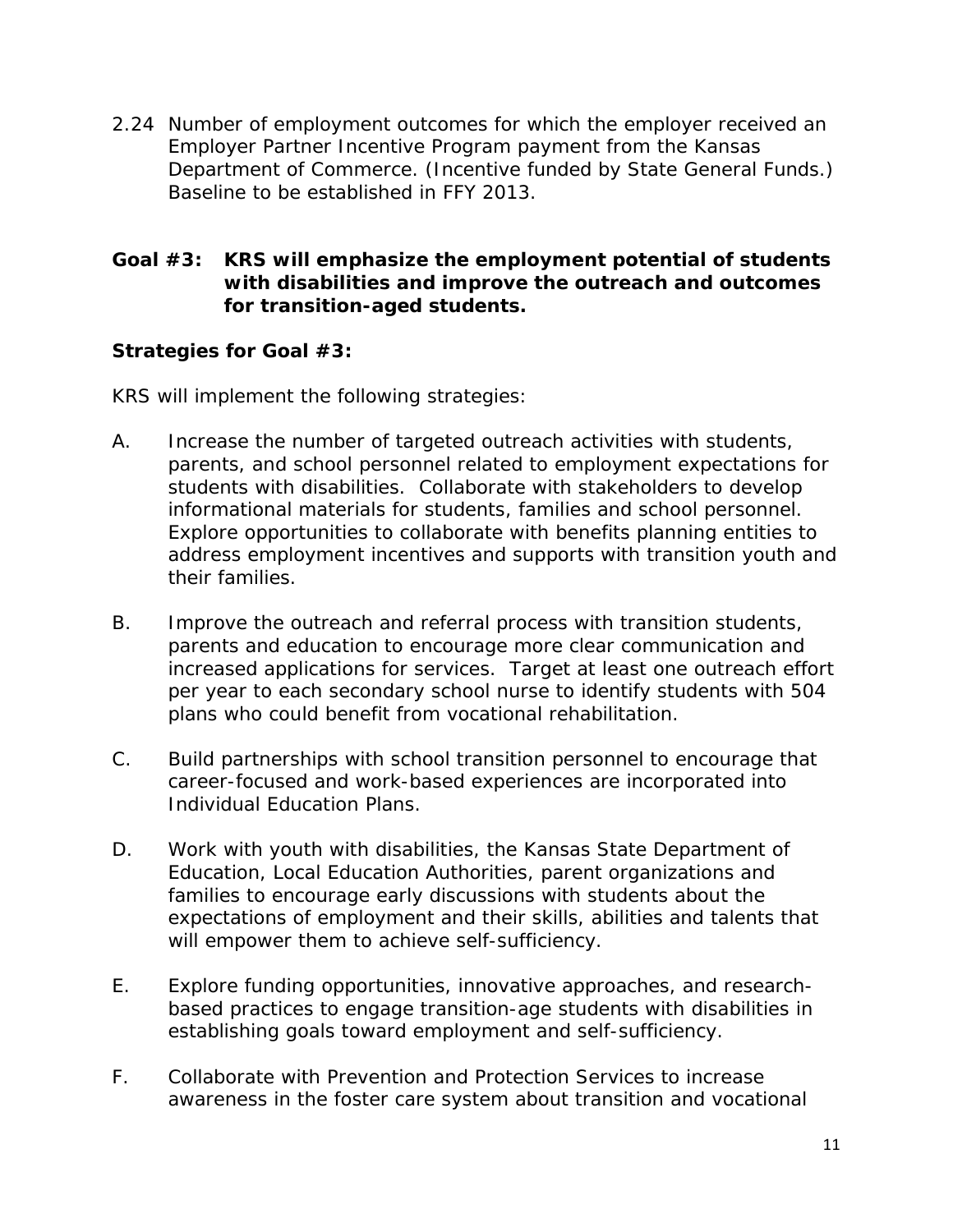rehabilitation services to empower foster care youth with disabilities to achieve competitive, integrated employment and self-sufficiency.

#### **Indicators for Goal #3:**

KRS will equal or improve performance when compared to the baseline for the following measurable indicators:

- 3.1 Number of new applications from transition youth. Baseline FFY 2006: 755
- 3.2 Number of new IPEs for transition youth. Baseline FFY 2006: 369
- 3.3 Rehabilitation rate for transition youth. Baseline FFY 2006: 50%
- 3.4 Number of employment outcomes achieved by consumers who were transition-aged at the time of application for services. Baseline FFY 2007: 428
- 3.5 Of the transition students who achieve competitive employment, the difference between the percent who reported their own income as the largest single source of economic support at closure compared to the percent at application. (When considered for all KRS consumers, this difference must equal or exceed 53 according to federal standards.) Baseline FFY 2006: 72
- 3.6 Average hourly wage of transition students rehabilitated. Baseline FFY 2006: \$8.08
- 3.7 By 2015, the work of the VR program will result in 100 youth with disabilities (ages 21 or younger at the time of application) who had previously been in foster care achieving competitive, integrated employment as adults. Baseline to be established in FFY 2013.
- 3.8 By 2015, the application rate for VR services will be increased to at least 50% of youth with disabilities ages 16 and older in foster care. Baseline to be established in FFY 2013.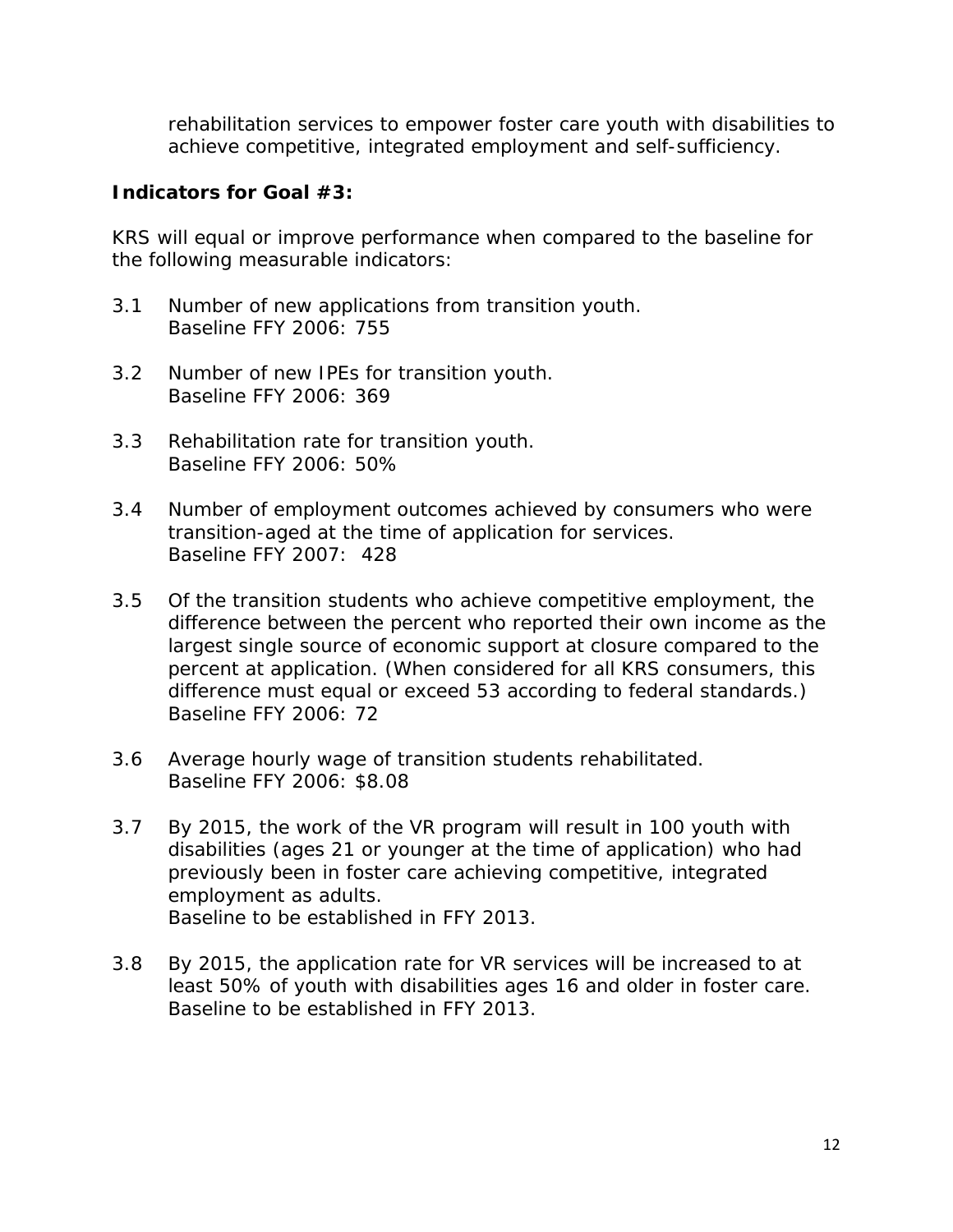**Goal #4: KRS will emphasize the meaningful involvement of people with disabilities, public/private partners, employers and other stakeholders in KRS programs, services and activities.**

#### **Strategies for Goal #4:**

KRS will implement the following strategies:

- A. Support the State Rehabilitation Council and the Advisory Committee for Kansans who are Blind and Visually Impaired to build capacity for community involvement and participation.
- B. Expand targeted outreach efforts to support the mission and goals of KRS and to reach underserved populations.
- C. Collaborate with the State Rehabilitation Council to develop a targeted marketing strategy for employers and to increase awareness among employers of available incentives.
- D. Collaborate with the State Rehabilitation Council to identify and implement best practices related to preparing clients to meet the expectations of employers for soft skills such as customer service, coworker interaction, taking direction from supervisors, and attendance.
- E. Conduct meetings with provider groups.
- F. Include consumers and other stakeholders in the development and implementation of staff training and outreach activities.
- G. Explore issues surrounding disability disclosure to potential employers during the job placement process, and identify best practices that meet the confidentiality needs of clients as well as the workforce/hiring needs of employers.
- H. Explore collaborative initiatives with the rehabilitation counselor master's degree program at Emporia State University to increase the number of graduates interested in employment with KRS.
- I. Conduct in-depth regional analysis of services for unserved, underserved and minority groups in order to target outreach initiatives.